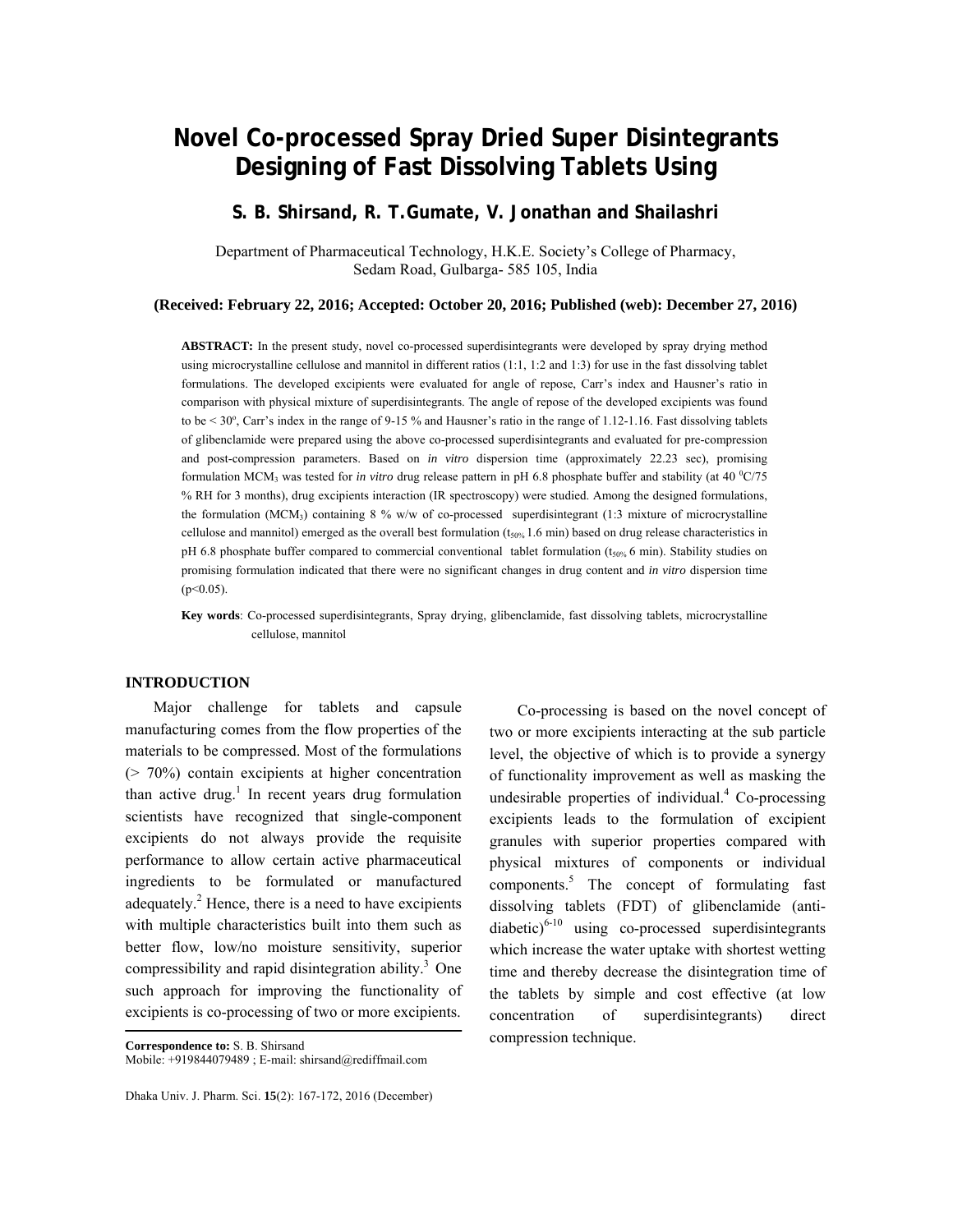## **MATERIALS AND METHODS**

 Glibenclamide (GLB) was gift samples from Cipla Ltd, MIDC patalganga (India). Directly compressible mannitol (Pearlitol SD 200), and microcrystalline cellulose (MCC, PH-102) were generous gifts from Strides Arcolabss, Bangalore (India). All the other chemicals used were of analytical reagent grade.

# **METHODS**

 **Preparation of co-processed super disintegrants by spray drying method.** Co-processed excipients were prepared by spray-drying technique using a laboratory spray dryer (Model SPD-P-111; Technosearch Instruments, India) with a standard 0.7 mm nozzle. Different batches of co-processed excipients were prepared by dissolving the different ratios of polymer MCC: mannitol in (1:1, 1:2, and 1:3) dimethyl formamide (DMF) under constant stirring at 500 rpm for 2 h using a magnetic stirrer. When the polymer dimethyl formamide (DMF) solution was fed to the nozzle with a peristaltic pump, the atomization occurred by the force of compressed air, disrupting the dimethyl formamide (DMF) solution into small droplets. The droplets, together with hot air, were blown into the drying chamber, where the solvent in the droplets was evaporated and discharged out through an exhaust tube. The co-processed excipients were collected and washed with distilled water to remove surface adhered drug and further dried completely in hot air oven at 40°C for 12 h and stored in a well-closed  $container.<sup>11</sup>$ 

The processing conditions of the spray drying were:

Inlet Temperature: 165 °C

Outlet temperature: 120 °C

Feed pump rate: 2 ml/min

Spray pressure atomization:  $2 \times 10^5$  PC.

 **Preparation of fast dissolving tablets by direct compression method**. Fast dissolving tablets of GLB were prepared by direct compression method. All the ingredients were passed through # 44-mesh separately. Then the ingredients were weighed and mixed in geometrical order and compressed into tablets of 150 mg using 8 mm round flat punches on 10-station rotary tablet machine (Clit). $^{12}$ 

# **Evaluation of fast dissolving tablets**

 **Weight variation.** Twenty tablets were selected randomly from each formulation and weighed individually using a Shimadzu digital balance (BL-220H). The individual weights were compared with the average weight for the weight variation.<sup>13</sup>

 **Thickness variation.** Ten tablets from each formulation were taken randomly and their thickness was measured with a micrometer screw gauge.

 **Hardness and friability.** Hardness of the tablets was measured using the Monsanto Hardness Tester (Pharmalab, Ahmedabad, India). The friability of a sample of twenty tablets was measured using a USP type Roche friabilator (Pharmalab, Ahmedabad, India). Pre-weighed tablets were placed in a plastic chambered friabilator attached to a motor revolving at a speed of 25 rpm for 4 min. The tablets were then dusted, reweighed and percentage weight loss (friability) was calculated.

 **Drug content uniformity.** For the content uniformity test, ten tablets were weighed and pulverized to a fine powder, a quantity of powder equivalent to 5 mg of GLB was extracted into methanol and liquid was filtered (0.22  $\mu$ m membrane filter disc (Millipore Corporation). The GLB content was determined by measuring the absorbance at 227.85 nm (using UV-vis spectrophotometer, Shimadzu 1800) after appropriate dilution with methanol. The drug content was determined using standard calibration curve. The mean percent drug content was calculated as an average of three determinations.<sup>14</sup>

*In vitro* **dispersion time.** One tablet was placed in a beaker containing 10 ml of pH 6.8 phosphate buffer at 37±0.5ºC and the time required for complete dispersion was determined.<sup>15</sup>

 **Wetting time and water absorption ratio (R).**  Twice folded tissue paper was placed in a Petri dish having an internal diameter of 5 cm containing 6 ml of water. A tablet was carefully placed on the surface of the tissue paper in the Petri dish. The time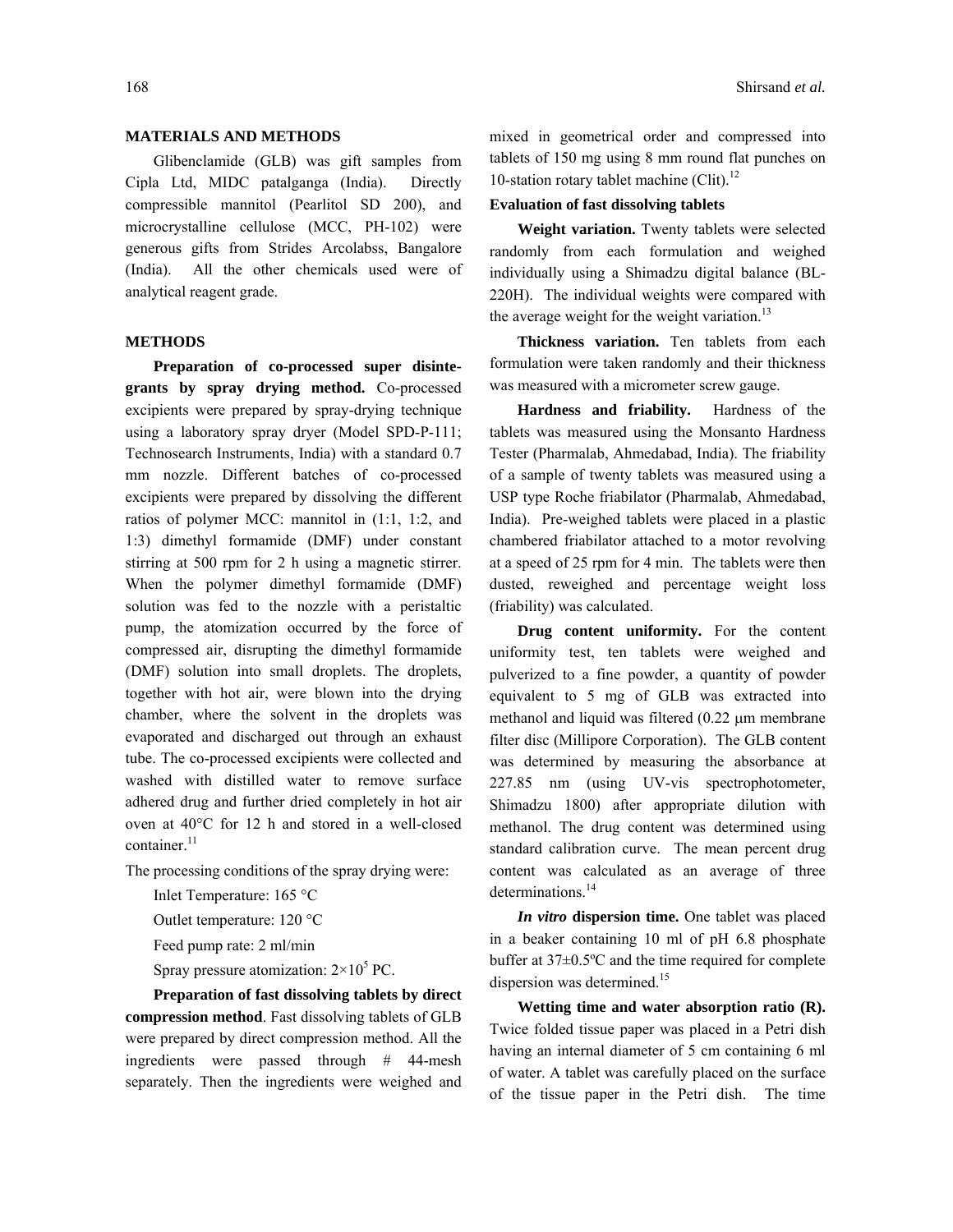required for water to reach the upper surface of the tablet and to completely wet it was noted as the wetting time. Water absorption ratio (R) was then determined according to the following equation:

 $R = 100 \text{ x } (w_a - w_b) / w_b$ 

Where  $w<sub>b</sub>$  and  $w<sub>a</sub>$  were tablet weights before and after water absorption, respectively.<sup>16</sup>

*In vitro* **drug release study.** *In vitro* dissolution studies of the promising fast dissolving tablets of GLB, control and commercial conventional tablet formulations were performed according to USP XXIII Type-II dissolution apparatus (Electrolab, model TDT-06N) employing a paddle stirrer at 50 rpm using 900 ml of pH 6.8 phosphate buffer at 37±0.5ºC as dissolution medium. One tablet was used in each test. Aliquots of the dissolution medium (5 ml) were withdrawn at specific time intervals (2, 4, 6, 8, 10, 15 & 30 min) and replaced immediately with equal volume of fresh medium. The samples were filtered through 0.22 µm membrane filter disc and analyzed for drug content by measuring the absorbance at 224.15 nm. Drug concentration was calculated from the standard calibration curve and expressed as cumulative percent drug dissolved. The release studies were performed in replicates of three.<sup>17</sup>

**Stability studies.** The tablets of the promising formulation MCM3 were subjected to accelerated stability studies, by storing in amber colored rubber stopper glass vials at 40 ºC/75 % RH over a period of 3 months. At intervals of 1 month, the tablets were visually examined for any physical changes and evaluated for changes in drug content and *in vitro* dispersion time. Drug-excipients interaction were ruled out by FT-IR spectroscopic studies on the samples stored at the above conditions.

#### **RESULTS AND DISCUSSION**

 Co-processed superdisintegrants were prepared by spray drying using microcrystalline cellulose and mannitol in different ratios (1:1, 1:2. & 1:3). The coprocessed superdisintegrants were evaluated for their flow and compression properties in comparison with physical mixture of superdisintegrants. The angle of repose of co-processed superdisintegrants was found to be  $\leq 30^\circ$  which indicate excellent flow in comparison to physical mixture of superdisintegrants  $(>=30^{\circ})$  due to granule formation, Carr's index in the range of 9-15 % and Hausner's ratio in the range of 1.12-1.16 (table 2).

 Fast dissolving tablets of GLB were prepared using above co-processed superdisintegrants prepared by spray drying method and physical mixture of superdisintegrants. Directly compressible mannitol (Pearlitol SD 200) was used as a diluent to enhance mouth feel. A total of seven formulations and control formulation  $CP_0$  (without superdisintegrant) were designed. As the blends were free flowing (angle of repose  $\leq 30^0$  and Carr's index  $\leq 15$  % Table 3), tablets obtained were of uniform weight (due to uniform die fill), with acceptable variation as per IP specification i.e., below 7.5%. Drug content was found to be in the range of 99.18 to 99.87%, which is within acceptable limits. Hardness of the tablets was found to be in the range of 2.56-3.1 kg/cm<sup>2</sup>. Friability below 1% was an indication of good mechanical resistance of the tablets. Water absorption ratio and wetting time, which are important criteria for understanding the capacity of disintegrants to swell in presence of little amount of water were found to be in the range of 44.7-75.33% and 20.29-105 sec respectively.

Overall, the formulation  $MCM<sub>3</sub>$  containing  $8\%$ w/w of co-processed superdisintegrant (1:3 mixture of microcrystalline cellulose and mannitol) was found to be promising and has shown an *in vitro* dispersion time of 22.23 sec, wetting time of 20.29 sec and water absorption ratio of 75.33% when compared to the formulation  $PMCM_3$  containing  $8\%$ w/w of physical mixture of superdisintegrant (1:3 mixture of microcrystalline cellulose and mannitol) which shows 42.4 sec, 40.33 sec, 65% and control formulation  $(CP_0)$  which shows 99 sec, 105 sec and 45% values respectively for the above parameters (Table 4).

*In vitro* dissolution studies on the promising formulation MCM<sub>3</sub>, control  $(CP_0)$  and commercial conventional formulations (CCF) were carried out in pH 6.8 phosphate buffer, and the various dissolution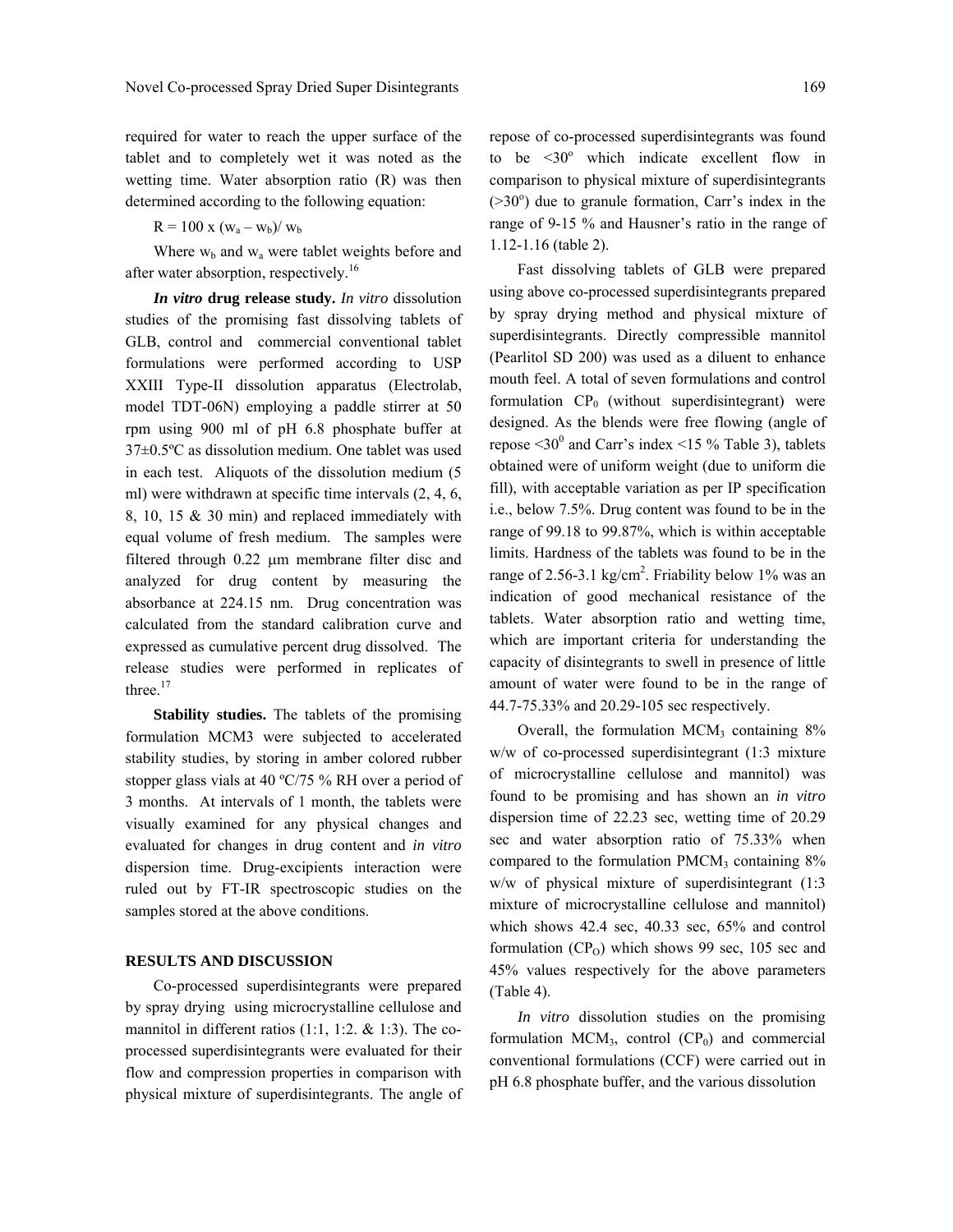| Ingredient                                 | Formulation code |          |                   |                   |         |                  |                  |
|--------------------------------------------|------------------|----------|-------------------|-------------------|---------|------------------|------------------|
| (mg)                                       | CP <sub>0</sub>  | $PMCM_1$ | PMCM <sub>2</sub> | PMCM <sub>3</sub> | $MCM_1$ | MCM <sub>2</sub> | MCM <sub>3</sub> |
| Glibenclamide                              |                  | 5        |                   | 5                 |         | 5                |                  |
| Co-processed excipients                    |                  | 12       | 12                | 12                | 12      | 12               | 12               |
| Aspartame                                  |                  | 3        | 3                 | 3                 | 3       | 3                |                  |
| Sodium stearyl fumarate                    | 1.5              | 1.5      | 1.5               | 1.5               | 1.5     | 1.5              | 1.5              |
| Talc                                       | 3                | 3        | 3                 | 3                 | 3       | 3                |                  |
| Pine apple flavour                         | 1.5              | 1.5      | 1.5               | 1.5               | 1.5     | 1.5              | 1.5              |
| Microcrystalline cellulose (Avicel PH-102) | 30               | 30       | 30                | 30                | 30      | 30               | 30               |
| Mannitol (Pearlitol SD 200)                | 106              | 94       | 94                | 94                | 94      | 94               | 94               |
| Total weight                               | 150              | 150      | 150               | 150               | 150     | 150              | 150              |

#### **Table 1. Formulations of glibenclamide fast dissolving tablet prepared by direct compression method.**

PM - Physical mixture of microcrystalline cellulose and mannitol in different ratios (1:1, 1:2, 1:3), MC- co-processed superdisintegrants of microcrystalline cellulose and mannitol in different ratios (1:1, 1:2, 1:3), CPo-Control formulation (without superdisintegrants).

|  |  | Table 2. Pre-compression parameters of co-processed super disintegrants and physical mixture of super disintegrants. |
|--|--|----------------------------------------------------------------------------------------------------------------------|

| Parameters               | Formulation code  |                   |                   |         |                  |                  |  |
|--------------------------|-------------------|-------------------|-------------------|---------|------------------|------------------|--|
|                          | PMCM <sub>1</sub> | PMCM <sub>2</sub> | PMCM <sub>3</sub> | $MCM_1$ | MCM <sub>2</sub> | MCM <sub>3</sub> |  |
| Bulk density $(g/cc)$    | 0.42              | 0.44              | 0.43              | 0.43    | 0.46             | 0.44             |  |
| Tapped density $(g/cc)$  | 0.47              | 0.48              | 0.48              | 0.50    | 0.55             | 0.49             |  |
| Angle of repose (degree) | 28.75             | 27.95             | 29.94             | 29.92   | 27.32            | 29.94            |  |
| Carr's index (percent)   | 10.63             | 8.33              | 11.65             | 14.0    | 13.14            | 9.10             |  |
| Hausner's Ratio          | 1.11              | 1.09              | 1.13              | 1.16    | 1.11             | 1.10             |  |

# **Table 3. Pre-compression parameters of glibenclamide fast dissolving tablet formulations.**

| Parameters               | Formulation code |                   |                   |         |                  |                  |  |  |
|--------------------------|------------------|-------------------|-------------------|---------|------------------|------------------|--|--|
|                          | $PMCM_1$         | PMCM <sub>2</sub> | PMCM <sub>3</sub> | $MCM_1$ | MCM <sub>2</sub> | MCM <sub>3</sub> |  |  |
| Bulk density $(g/cc)$    | 0.38             | 0.36              | 0.41              | 0.21    | 0.22             | 0.27             |  |  |
| Tapped density $(g/cc)$  | 0.44             | 0.41              | 0.47              | 0.24    | 0.25             | 0.30             |  |  |
| Angle of repose (degree) | 28.71            | 27.90             | 29.94             | 29.92   | 27.26            | 29.93            |  |  |
| Carr's index (percent)   | 13.63            | 12.19             | 12.76             | 12      | 12               | 10               |  |  |
| Hausner's Ratio          | 1.15             | 1.13              | 1.14              | 1.14    | 1.13             | 1.11             |  |  |

#### **Table 4. Evaluation of glibenclamide fast dissolving tablet formulations.**

| Parameters                                          |                                   | Formulation code                  |                   |                   |                  |                  |                  |  |  |
|-----------------------------------------------------|-----------------------------------|-----------------------------------|-------------------|-------------------|------------------|------------------|------------------|--|--|
|                                                     | CP <sub>0</sub>                   | $PMCM_1$                          | PMCM <sub>2</sub> | PMCM <sub>3</sub> | $MCM_1$          | MCM <sub>2</sub> | MCM <sub>3</sub> |  |  |
| Hardness $(kg/cm2)$ <sup>*</sup> $\pm SD$           | $2.86 \pm 0.5$                    | $2.9 \pm 0.10$                    | $2.73 \pm 0.05$   | $2.56 \pm 0.05$   | $3.1 \pm 0.10$   | $3.0 \pm 0.10$   | $2.6 \pm 0.15$   |  |  |
| Friability $(\%)$                                   | 0.49                              | 0.57                              | 0.59              | 0.62              | 0.56             | 0.60             | 0.61             |  |  |
| Thickness* (mm)                                     | $3.37 \pm 0.22$                   | $3.35 \pm 0.26$                   | $3.58 \pm 0.07$   | $3.69 \pm 0.13$   | $3.40 \pm 0.16$  | $3.59 \pm 0.09$  | $3.55 \pm 0.43$  |  |  |
| <i>In vitro</i> dispersion time<br>$(s)$ * $\pm$ SD | $99 \pm 2$                        | $57.66 \pm 2.51$                  | $48.66 \pm 1.52$  | $42.4 \pm 2.50$   | $43.66 \pm 1.52$ | $37.0 \pm 2.0$   | $22.23 \pm 1.95$ |  |  |
| Wetting time $(s)^* \pm SDs$                        | $105 \pm 4.93$                    | $52.10 \pm 1.0$                   | $47.66 \pm 2.08$  | $40.33 \pm 1.5$   | $34.04 \pm 1.0$  | $29.66 \pm 1.52$ | $20.29 \pm 0.5$  |  |  |
| Water absorption ratio<br>$(\%)^*$ ±SD              | $45 \pm 1$                        | $44.7 \pm 1.53$                   | $57.66 \pm 2.51$  | $65 \pm 1$        | $66.66 \pm 3.2$  | $70.66 \pm 0.57$ | $75.33 \pm 1.15$ |  |  |
| Percent drug content $(\%)^*$<br>$\pm SD$           |                                   | $99.28 \pm 1.52$ $99.18 \pm 1.57$ | $99.28 \pm 2.02$  | $99.30 \pm 1.04$  | $99.45 \pm 1.01$ | $99.56 \pm 2.0$  | $99.87 \pm 0.07$ |  |  |
| Weight variation $(\%)$                             | 141-158 mg (IP limits $\pm$ 7.5%) |                                   |                   |                   |                  |                  |                  |  |  |

\* Average of 3 determinations.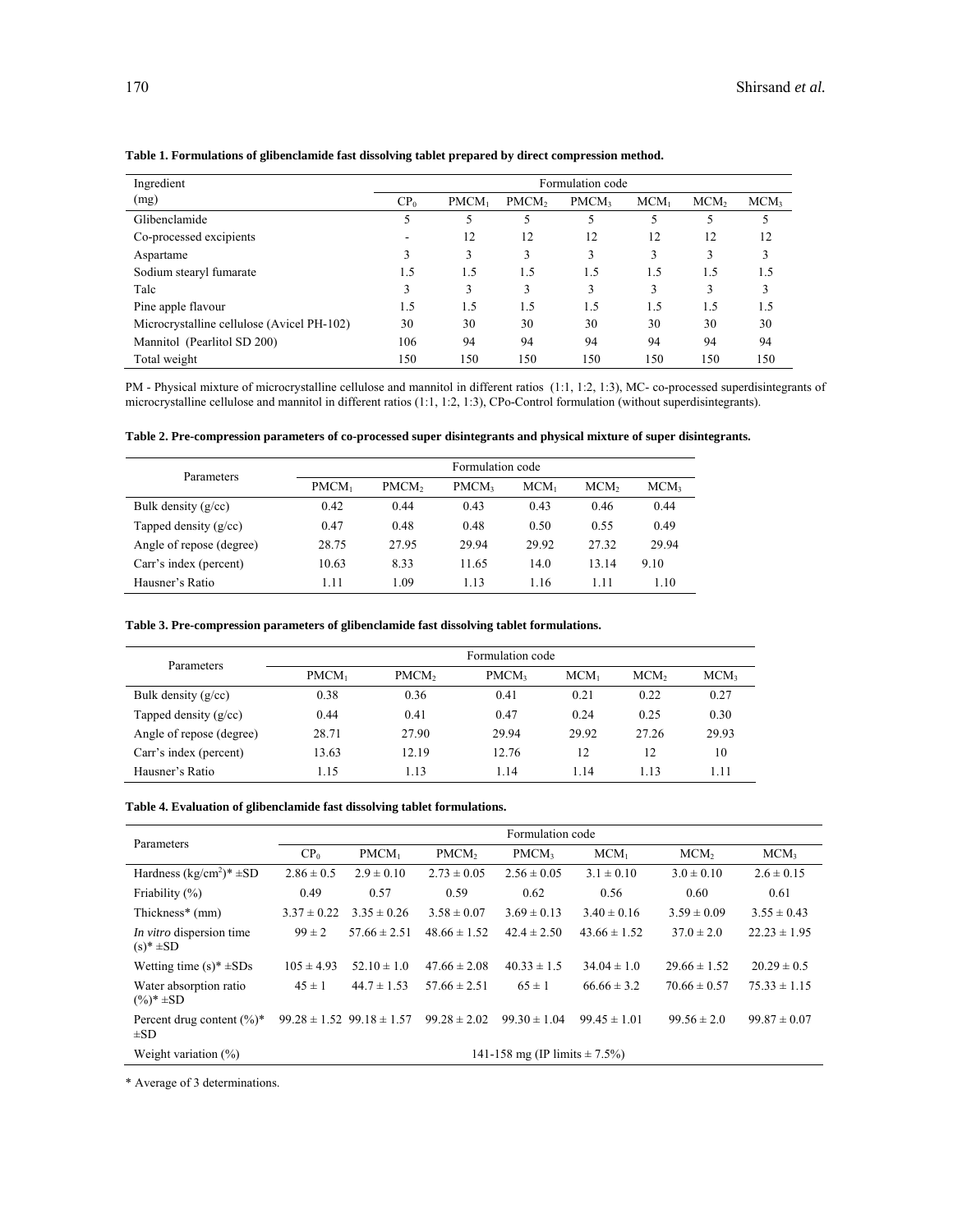|                   | Formulation code |            |          |                    |                    |                  |                     |  |
|-------------------|------------------|------------|----------|--------------------|--------------------|------------------|---------------------|--|
| Parameters        | $D_5$            | $D_{10}$   | $D_{15}$ | $t_{50\%}$         | $t_{70\%}$         | $t_{90\%}$       | DE <sub>10min</sub> |  |
| CP <sub>0</sub>   | 22.5 %           | 48.14 %    | 61.45 %  | $10.8 \text{ min}$ | $18.6 \text{ min}$ | $>$ 30 min       | 23.57 %             |  |
| <b>CCF</b>        | 39 %             | $66.66\%$  | 78.34 %  | $6 \text{ min}$    | $11.8 \text{ min}$ | $30 \text{ min}$ | 35.84 %             |  |
| PMCM <sub>3</sub> | 52 %             | 78.28 %    | 88.39 %  | 4.6 min            | $8.2 \text{ min}$  | $18 \text{ min}$ | 49.23 %             |  |
| MCM <sub>3</sub>  | 76.5%            | $90.25 \%$ | 99.33 %  | $1.6 \text{ min}$  | $3.4 \text{ min}$  | $10 \text{ min}$ | 68.80 %             |  |

**Table 5.** *In vitro* **dissolution parameters in ph 6.8 phosphate buffer.** 

 $CP<sub>0</sub>$  is control formulation, MCM<sub>3</sub> is promising fast dissolving tablet formulation, PMCM<sub>3</sub> is formulation containing physical mixture of superdisintegrants in 1:3 ratio, CCF is conventional commercial tablet formulation,  $D_5$  is percent drug released in 5 min,  $D_{10}$  is percent drug release in 10 min,  $D_{15}$  is percent drug release in 15 min,  $DE_{10min}$  is dissolution efficiency at 10 min,  $t_{50\%}$  is time for 50% drug dissolution,  $t_{70\%}$ is time for 70% drug dissolution,  $t_{90\%}$  is time for 90% drug dissolution.



Figure 1. Dissolution rate profiles of  $(-\rightarrow)$  control formulation  $(-\rightarrow)$  conventional commercial formulation  $(-\rightarrow)$  formulation containing 1:3 physical mixture of microcrystalline cellulose and mannitol (--×--) promising formulation in pH 6.8 phosphate buffer.

parameter values viz., percent drug dissolved in 5, 10 and 15 min  $(D_5, D_{10}$  and  $D_{15}$ ), dissolution efficiency at 10 min (DE<sub>10</sub> min),  $t_{50\%}$ ,  $t_{70\%}$  and  $t_{90\%}$  are shown in Table 5 and dissolution profile depicted in figure 1. This data reveals that overall, the formulation MCM<sub>3</sub> has shown nearly four fold faster drug release  $(t_{50\%})$ 1.60 min) when compared to the commercial conventional tablet formulation of GLB ( $t_{50\%}$  6 min).

 IR spectroscopic studies indicated that the drug is compatible with all the excipients. The IR spectrum of  $MCM<sub>3</sub>$  showed all the characteristic peaks of GLB pure drug, thus confirming that no interaction of drug occurred with the components of the formulation. Stability studies of the above

formulations indicated that there are no significant changes in drug content and *in vitro* dispersion time at the end of 3 months period ( $p<0.05$ ).

#### **CONCLUSION**

Co-processed superdisitegrants prepared by spray drying method consisting of microcrystalline cellulose and mannitol exhibited good flow and compression characteristics. GLB tablets containing co-processed superdisintegrants exhibited quick disintegration and improved drug dissolution. It can be concluded from the present work that coprocessed superdisintegrants of microcrystalline